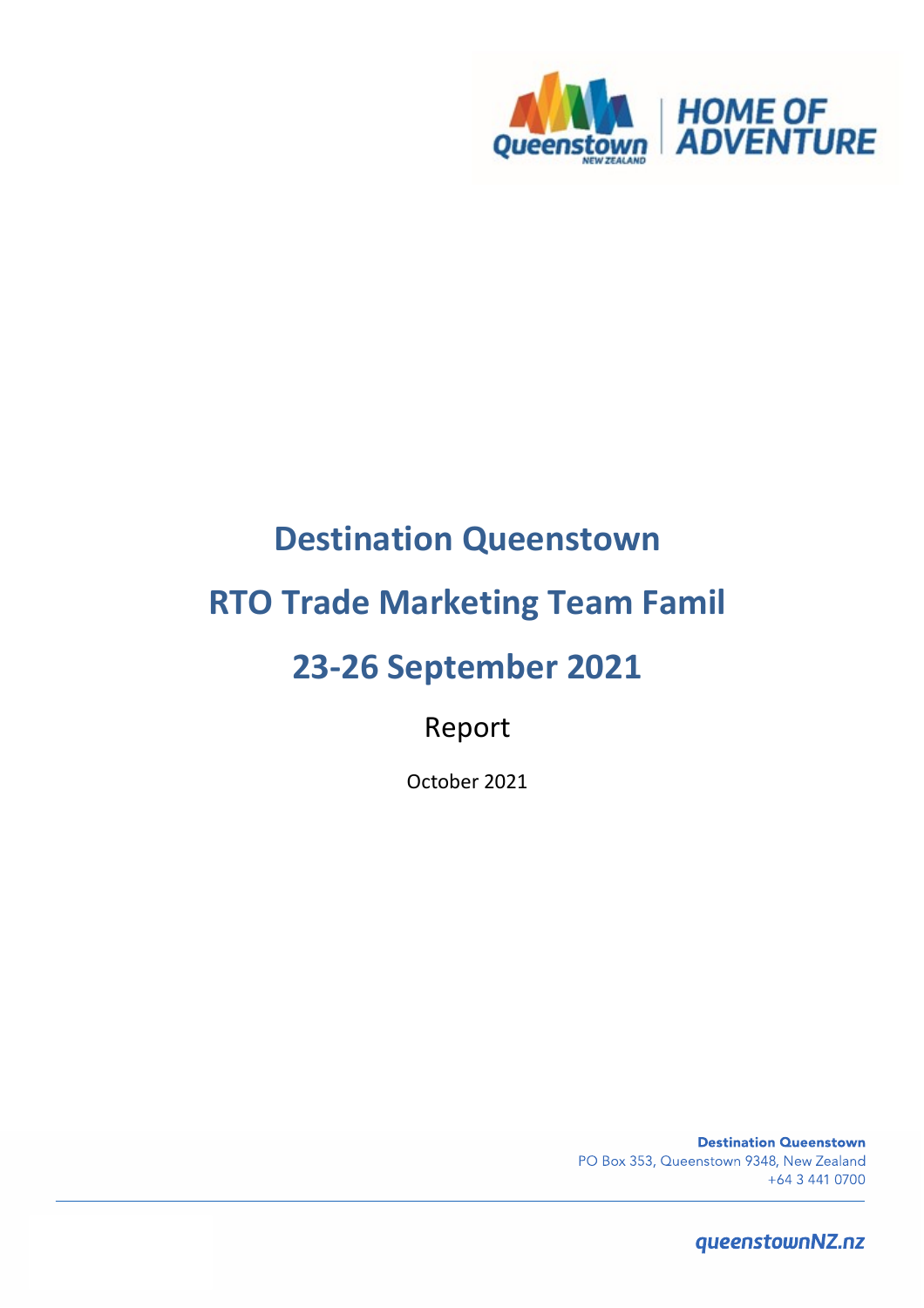

#### 1. Overview

#### RTO TRADE MARKETING TEAM FAMIL:

DQ hosted a RTO Trade Marketing Team Famil in Queenstown on 23-26 September. We had 11 attendees which included Travel Trade Marketing team members from Great South (Visit Fiordland and Visit Southland), Tourism Central Otago, Lake Wānaka Tourism, ChristchurchNZ, and Destination Rotorua.

Historically, RTOs have worked closely to promote the region collectively to Travel Trade in long haul markets. The new International Marketing Alliance (IMA) framework process is currently on hold while long haul markets are offline. DQ sees an opportunity to work with other South Island RTOs for South Island itineraries and at the same time work with other North Island RTOs for themes (Adventure, Food & Drink, Hiking etc.). With international borders closed, most active RTOs are engaged in remote training opportunities with travel trade in long haul markets, with DQ recently having worked collaboratively with multiple RTOs to deliver these remote online training sessions.

In preparation for the opening of long-haul borders and offshore trade events, we need to get the international distribution channel and the key influencers within, up to date with the Queenstown product. In line with this strategy, DQ saw huge benefit in bringing key Travel Trade Marketing team from RTOs that are currently heavily engaged with training international travel trade on a famil to update them on new Queenstown product.

This Famil was a success, with positive feedback received from both attendees and operators. Engagement and involvement were great from all parties, with everyone appreciative of having the networking session which allowed an opportunity for collaboration between operators and famil attendees. Having this over a one-and-a-half-hour period rather than an hour period was well received. Although it was a busy four days, the attendees left with greater knowledge of and appreciation for Queenstown and our wider region. This also initiated discussion about how RTOs can collaborate and engage going forward in preparation for, and after long haul markets reopen.

#### DESTINATION QUEENSTOWN'S INVOLVEMENT:

This Famil was fully hosted by the Destination Queenstown Trade Team – Kiran Nambiar (Business Development Director), Linda McIntosh (Trade Marketing Manager), and Alex Holmes (Business Development Executive). We appreciate the support and involvement of all our operators and their staff, without you we would not be able to do what we do.

> **Destination Queenstown** PO Box 353, Queenstown 9348, New Zealand +64 3 441 0700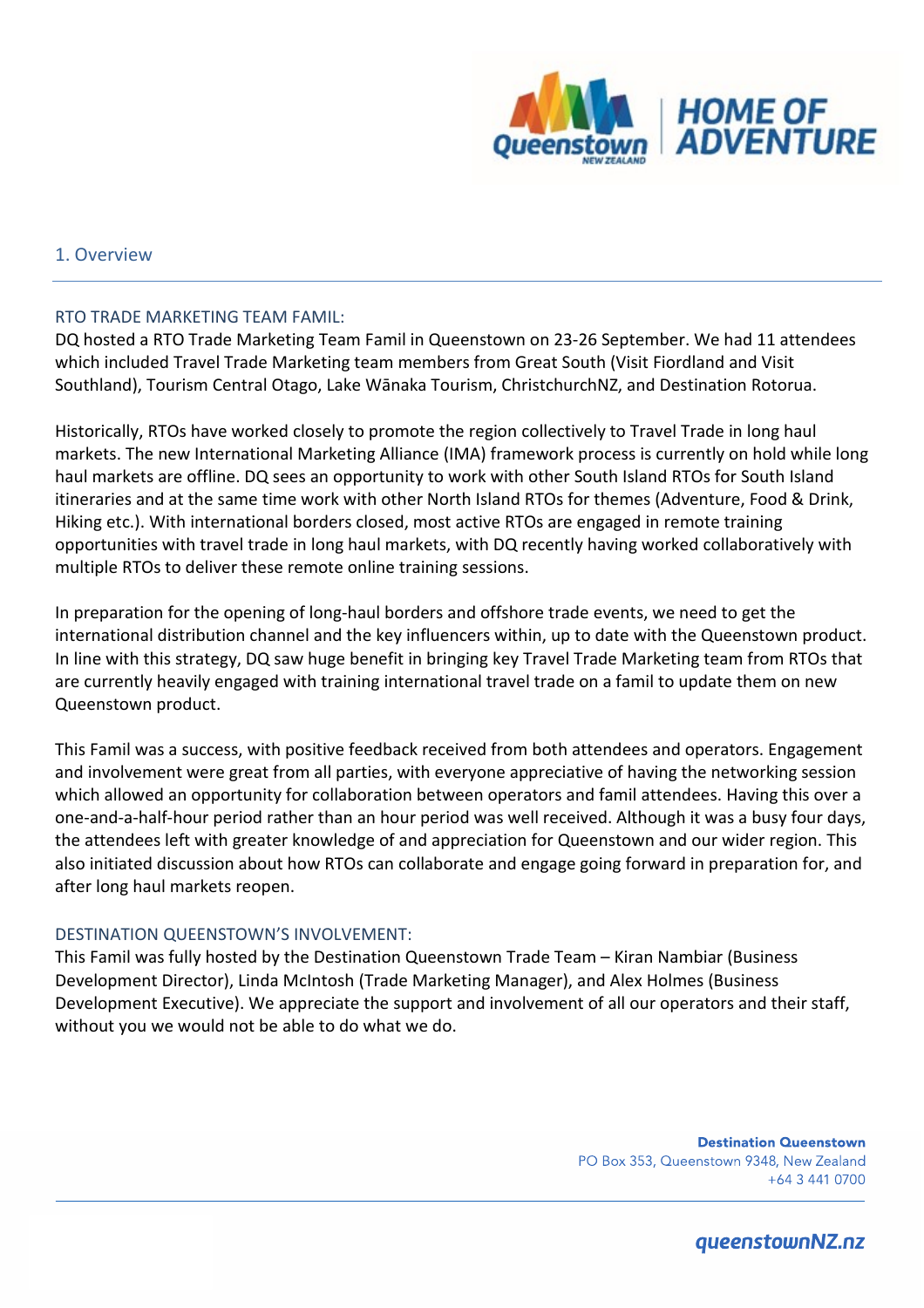

#### Attendees

Great South - Ella Zhang (Asia Market Development Manager), Bobbi Brown (GM Tourism and Events), Stu Cordelle (Visit Fiordland Manager), Gemma Heaney (Visit Fiordland); Tourism Central Otago - Dylan Rushbrook (General Manager), Andrea Lauder (Trade & Consumer Marketing), Jenny Worth (Marketing & Administration Coordinator), Sanae Herd (Trails Marketing Executive); Lake Wānaka Tourism – Liz Hills (iSITE Manager); ChristchurchNZ – James Brickland (Trade Partnerships Executive); Destination Rotorua - Lou Baddiley (International Manager & Product Development).



**Destination Queenstown** PO Box 353, Queenstown 9348, New Zealand +64 3 441 0700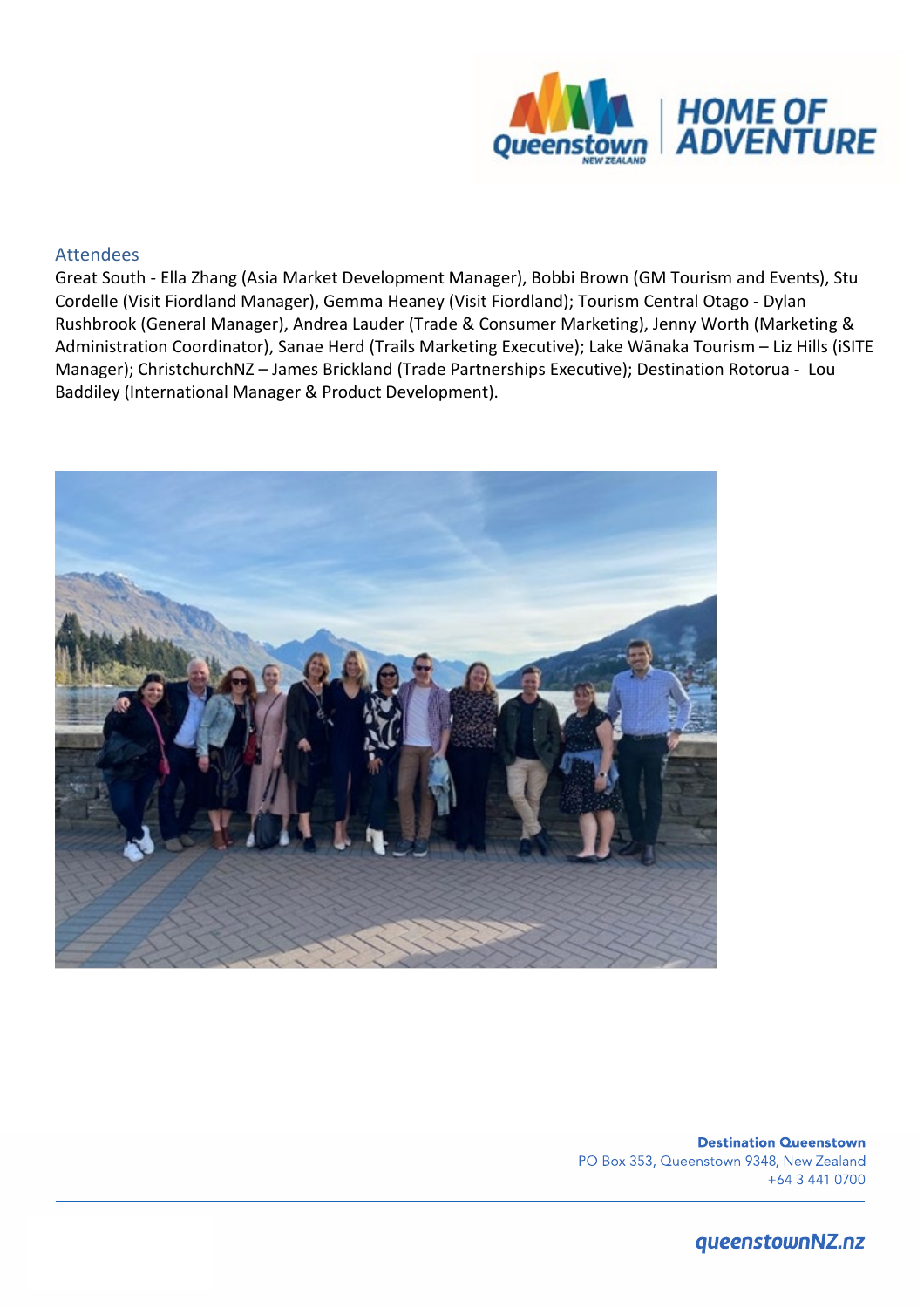

### 2. Outcome & Feedback

- We received great feedback from the attendees and operators involved (refer below)
- We featured 24 Queenstown operators as a part of this Famil and hosted 18 operators at the Networking Session held on 23 September.
- From our attendee survey, all attendees were 'Extremely Satisfied' with the famil itinerary and their experience with DQ and all found the operator networking event valuable.
- From our survey, all operators were either 'Satisfied' or 'Extremely Satisfied' with the attendees and DQ.

DQ look forward to being able to collaborate and with RTOs in Travel Trade as international long-haul markets reopen in 2022. The attendees valued their experiences and have provided great feedback on what we do here at DQ and offer here in Queenstown.

Participant Feedback<br>Overall how would you rate your experience with the Destination Queenstown team for this Famil?



**Destination Queenstown** PO Box 353, Queenstown 9348, New Zealand +64 3 441 0700